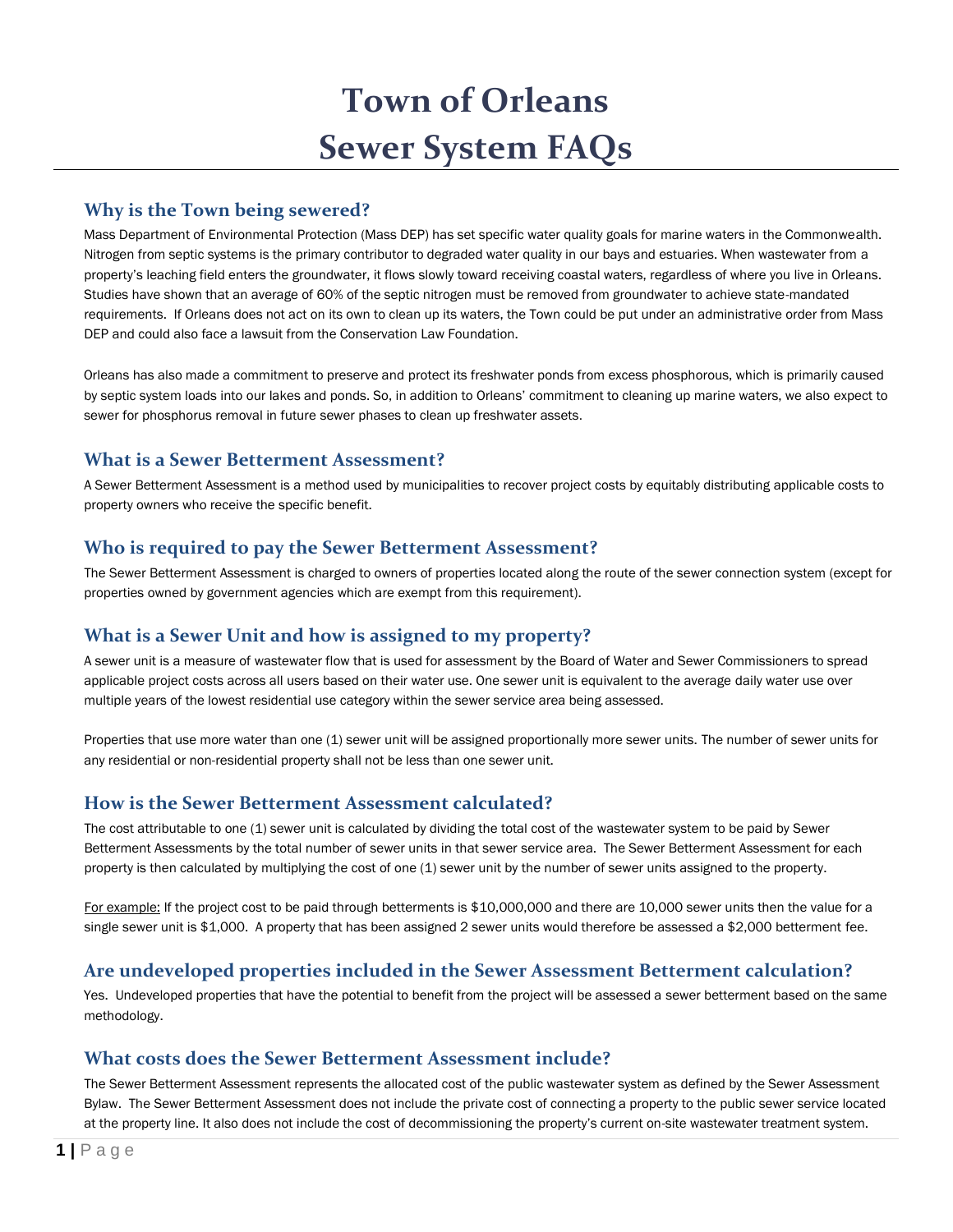## **Are there other costs property owners connecting to sewers will have to pay?**

In addition to the Sewer Betterment Assessment, a property owner is responsible for the cost to connect their property to the public sewer system located at the property line. Connection costs will vary based on property characteristics. Once sewer service is connected, property owners will be charged a sewer user fee on a quarterly basis, based on their water usage. Certain parcels may also require the property owner to pay for and maintain a Low-Pressure Sewage Pump System (often called grinder pumps) to take the flow from the property and boost it into the Town's wastewater infrastructure (gravity sewer or low-pressure sewer). The Board of Water and Sewer Commissioners has pre-selected and standardized the pumping system to be purchased by the property owners and conducted a procurement process with pricing established as part of the Sewer Use Rules and Regulations. These pumping systems are described in the Property Owner's Guidebook, available on the Town's website at [https://www.town.orleans.ma.us/217/Property-Owners-Guidebook.](https://www.town.orleans.ma.us/217/Property-Owners-Guidebook) If the property has irrigation, a property owner can install a deduct meter which will enable the property owner to realize a savings for water that does not enter the sanitary sewage system. Sewer user fees are reviewed annually by the Board of Water and Sewer Commissioners. The user fees support the annual cost of running the wastewater system.

## **What do the property owners need to design?**

The property owner is responsible for all work from the public sewer connection point located at the property line to their structure and any internal work that may be required.

#### **When will the Sewer Betterment Assessment be issued?**

For properties to be connected in the Downtown sewer service area (often referred to as Phase 1), it is estimated that a bill will be mailed in the fall of calendar year 2023. If Meetinghouse Pond construction (often referred to as Phase 2) is approved at the May 2022 Annual Town Meeting, it is estimated that a bill will be mailed to those properties in the fall of calendar year 2026.

#### **How is the Sewer Betterment Assessment paid?**

A property owner can opt to pay the Sewer Betterment Assessment all at once when due or may opt to finance the Sewer Betterment Assessment and pay quarterly installments on their property tax bill for up to thirty (30) years at an interest rate of 2% above the rate paid by the Town to finance the project. If financing is selected, a lien will be recorded on the property at the Registry of Deeds. A property owner can pay off a Sewer Betterment Assessment early without penalty. If you have additional questions, please contact the Town of Orleans Treasurer's Office at 508-240-3700 ext. 2420 for more information.

## **What happens to the Sewer Betterment Assessment Lien on the property upon transfer of**

## **ownership?**

The lien for the Sewer Betterment Assessment may either be transferred to the new owner of the property or paid off at the time of transfer.

#### **Do I have a choice whether or not to connect to new sewer service?**

No. Properties in the sewer service area will be required to connect.

## **If I have recently installed a new Title 5 septic system, or will be doing so in the near term,**

#### **will I still have to connect to sewer service and pay the Sewer Betterment Assessment?**

Pending adoption of the Sewer Connection Regulations, the Orleans Board of Health will have the authority to defer the deadline for connection if, in the opinion of the Board of Health, the provisions within the Regulations impose an exceptional burden on the property owner. However, a deferral to connect to the sewer does not de-obligate the property owner from paying the Sewer Betterment Assessment. If you have a question about your property, the type of system serving your property, or the date of installation for that system, please call the Town of Orleans Health Department at 508-240-3700 ext. 2450 for more information.

## **What happens to my septic system when I connect to sewer service?**

The de-commissioning and/or removal or filling of septic systems will be determined on a property-by-property basis. Any component that is not essential to the connection to the public sewer will have to be properly abandoned, the methods for which are based on the type of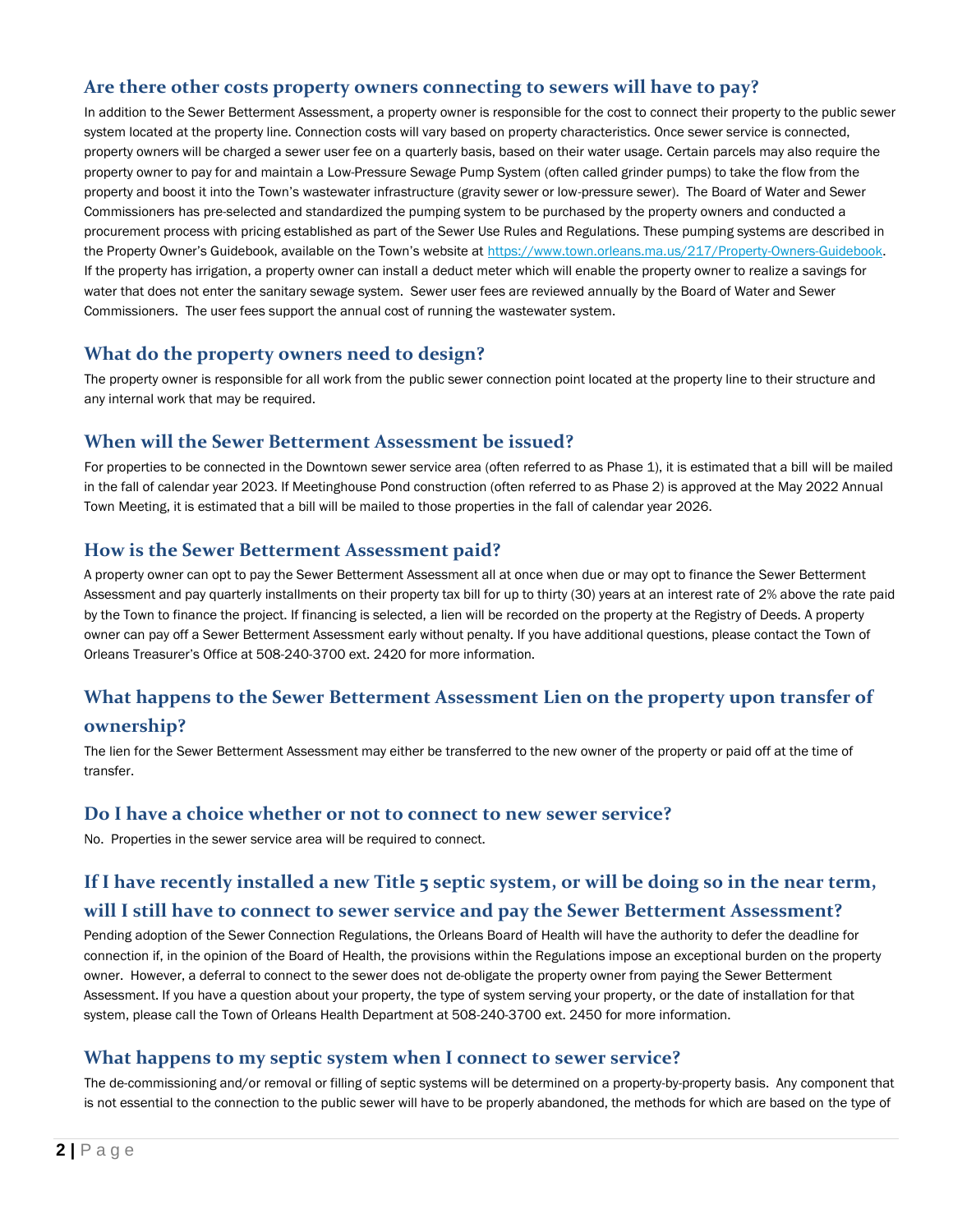septic component. This determination is made by the property's engineer at the time the property is being connected to the sewer system.

## **When do I connect to the sewer system?**

The sewer system in the Downtown sewer service area will be available for connection in the fall of 2022. Each property owner will receive a notice from the Board of Health indicating when the sewer adjacent to their property is ready to receive wastewater flow. Property owners have one year from that notice to connect to the sewer in the street. The Town strongly encourages property owners to work with an engineer to develop their connection plan and submit a Connection Permit Application, as well as speak with some Townapproved, licensed contractors (drain-layers) about doing the installation, ahead of receipt of this notice or as soon as possible. A list of local engineers can be found on the Town website at [https://www.town.orleans.ma.us/DocumentCenter/View/2781/Engineering-](https://www.town.orleans.ma.us/DocumentCenter/View/2781/Engineering-Design-Firms-PDF)[Design-Firms-PDF.](https://www.town.orleans.ma.us/DocumentCenter/View/2781/Engineering-Design-Firms-PDF) A list of Town-approved licensed contractors can be found on the Town website at [https://www.town.orleans.ma.us/DocumentCenter/View/2782/Sewer-Installation-Contractors-PDF.](https://www.town.orleans.ma.us/DocumentCenter/View/2782/Sewer-Installation-Contractors-PDF)

#### **How much will it cost a property owner to connect to the sewer?**

The property owner's cost to connect to the sewer will vary significantly as it will depend on numerous factors. Some of those include the distance between the house waste line and the sewer service stub at the property line, depth of the sewer service, relative elevation of the house waste line compared to the Town sewer, groundwater elevation, presence of ledge/boulders, offsets from underground utilities, landscaping impacts, and other restoration costs. The property owner is responsible for all connection costs. Contracts between the property owner and the engineer and contractor are private. The property owner should consider budgeting for the following services and fees associated with connection in addition to annual user charges and sewer assessment betterments:

- Connection Permit (currently set at \$0.50/gal of average daily water use or \$250, whichever is greater)
- Board of Health Septic System Abandonment Permit (\$75)
- Engineering including plans, specifications, and permit application (on the order of \$2,000 \$10,000)
- Construction including all costs to connect the house waste line to the sewer service stub (including low-pressure pump systems if necessary), decommissioning the existing sewage disposal system, and restoration of property (on the order of \$5,000 - \$30,000).

The Town recommends that homeowners obtain several proposals for their connection from professional engineers and Town-approved drain-layers. Property owners may also choose to join with their neighbors to solicit proposals from Town-approved drain layers to perform multiple connection installations which may result in more favorable pricing.

## **Is there any payment assistance or abatement of either the Sewer Betterment Assessment or connection costs?**

- 1. Betterment Deferrals Homeowners over 65 years of age with gross receipts from the prior year of \$40,000 or less and who occupy the bettered property as their domicile may defer payment of their betterment at 2% interest until the sale of their property or settlement of their estate. Other criteria may also apply. This only applies to residential properties. Applications must be made to the Select Board within six months of issuance of your betterment notice. Contact the Town of Orleans Assessor's Office at 508-240-3700 ext. 2430 for further information.
- 2. Senior Circuit Breaker Tax Credit For persons over 65 who qualify to file for the Senior Circuit Breaker Tax Credit (Schedule CB) with their MA income tax return can include their annual betterment and interest, along with 50% of their usage fees (up to certain limits) as expenses. Talk to a tax advisor or contact the Mass Dept. of Revenue Tax Department at 617-887-6367 for details and information.
- 3. State Income Tax Credit A tax credit of up to \$15,000 of your sewer hook-up costs may be claimed on your MA income tax return. You must file Schedule SC and Schedule CMS with your annual return. Talk to your tax advisor or contact the Mass Dept. of Revenue Tax Department at 617-887-6367 for details and information.
- 4. Barnstable County Community Septic Management Loan Program this program may provide financial assistance with paying for sewer hook-up costs through a 5% interest rate loan repayable over 20 years. Please contact the Program's office at 508-375-6877 or visit [www.barnstablecountysepticloan.org](http://www.barnstablecountysepticloan.org/) for details and information.
- 5. Financial assistance opportunities can also be found on the State's website a[t https://www.mass.gov/guides/title-5septic-systems](https://www.mass.gov/guides/title-5septic-systems-financial-assistance-opportunities-for-system-owners%23-homeowner-septic-loan-program)[financial-assistance-opportunities-for-system-owners#-homeowner-septic-loan-program.](https://www.mass.gov/guides/title-5septic-systems-financial-assistance-opportunities-for-system-owners%23-homeowner-septic-loan-program)

## **Will I be charged the Sewer Betterment Assessment even if I haven't been connected yet?**

Yes. The Sewer Betterment Assessment for each sewer phase is charged to the properties upon completion of each phase.